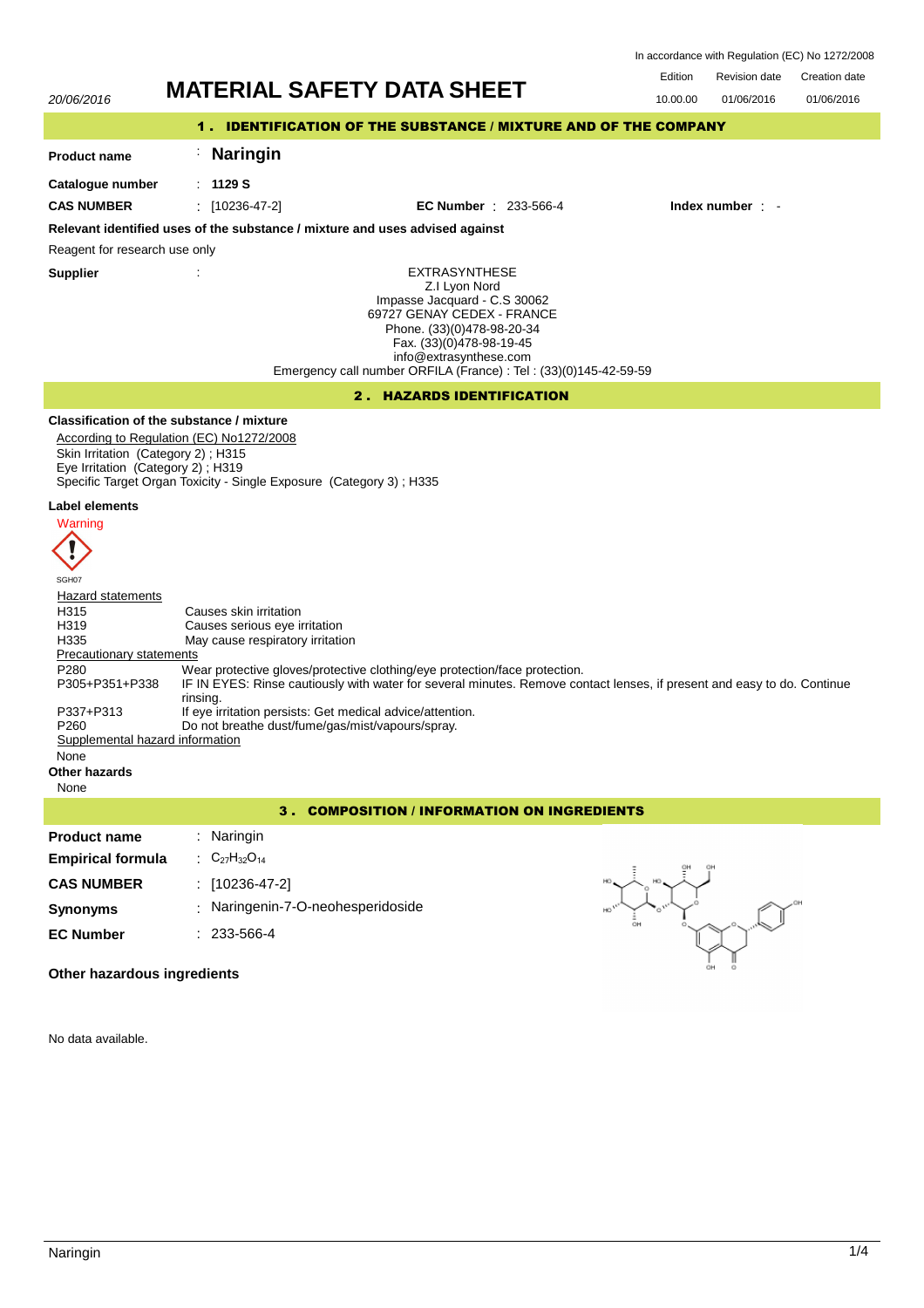#### 4 . FIRST AID MEASURES

# **Inhalation**

In case of inhalation, move the victim to fresh air. If breathing is difficult, put the victim on oxygen. If breathing stops, carry out artificial respiration.

**In case of skin contact** Wash thoroughly with water and soap.

## **In case of eye contact**

Rinse well with plenty of water for at least 15 minutes.

#### **Ingestion**

Do not make an unconscious person vomit or swallow anything. Rinse the mouth thoroughly with water.

5 . FIRE-FIGHTING MEASURES

# **Extinguishing media**

Carbon dioxide, dry powder.

#### **Special hazards arising from the substance**

Harmful/toxic vapours, carbon oxides may be released during the fire.

# **Advise for fire-fighters**

Wear an autonomous breathing apparatus and suitable protection clothing against chemical agents.

# 6 . ACCIDENTAL RELEASE MEASURES

# **Personal precautions**

Use personal protective equipment. Evacuate the personnel from the contaminated zone. Ensure adequate ventilation.

#### **Environnemental precautions**

Keeping away from drains, surface and ground waters.

#### **Methods and materials for containment and cleaning up**

Clean up without creating dust and place in adapted and sealed containers for elimination. Wash the contaminated aera with water and soap. Confine washing water and dispose of it complying with the local regulations. After cleaning, quickly eliminate traces of water with a product absorbing liquids (for example : sand, sawdust, universal binder, Kieselguhr).

# 7 . HANDLING AND STORAGE

#### **Precautions for safe handling**

Avoid formation of dust. Avoid contact with skin and eyes. During handling, wear suitable personal protective equipment (see section 8). Follow the normal measures for preventive fire protection.

# **Specific handling**

No data available.

# **Specific end use(s)**

No data available

#### **Conditions for safe storage, including any incompatibilities**

Store in a cool well-ventilated place. Keep container tightly closed in a dry place away from light.

#### Store at <+8°C

8 . EXPOSURE CONTROL/PERSONAL PROTECTION

#### **Respiratory protection**

Wear imperatively an appropriated mask/respirator, tested and approved by standards such as NIOSH (US) or CEN (EU).

# **Hand protection**

Handle with protective gloves. The selected gloves have to satisfy the specifications of EU Directive 89/686/EEC and the standard EN 374 derived from it.

#### **Eye protection**

Wear safety glasses.

#### **Skin protection**

Wear suitable protective clothing according to the quantity and the level of activity of the substance at the workplace.

# 9 . PHYSICAL AND CHEMICAL PROPERTIES

#### **Information on basic physical and chemical properties**

| Physical state        | : Powder                   |
|-----------------------|----------------------------|
| Color                 | : Beige to slightly yellow |
| Solubility in         | : Boiling water (Soluble)  |
|                       | : Ethyl alcohol (Soluble)  |
| Melting point         | : No data available.       |
| Initial boiling point | : No data available.       |
| Flash point           | : No data available.       |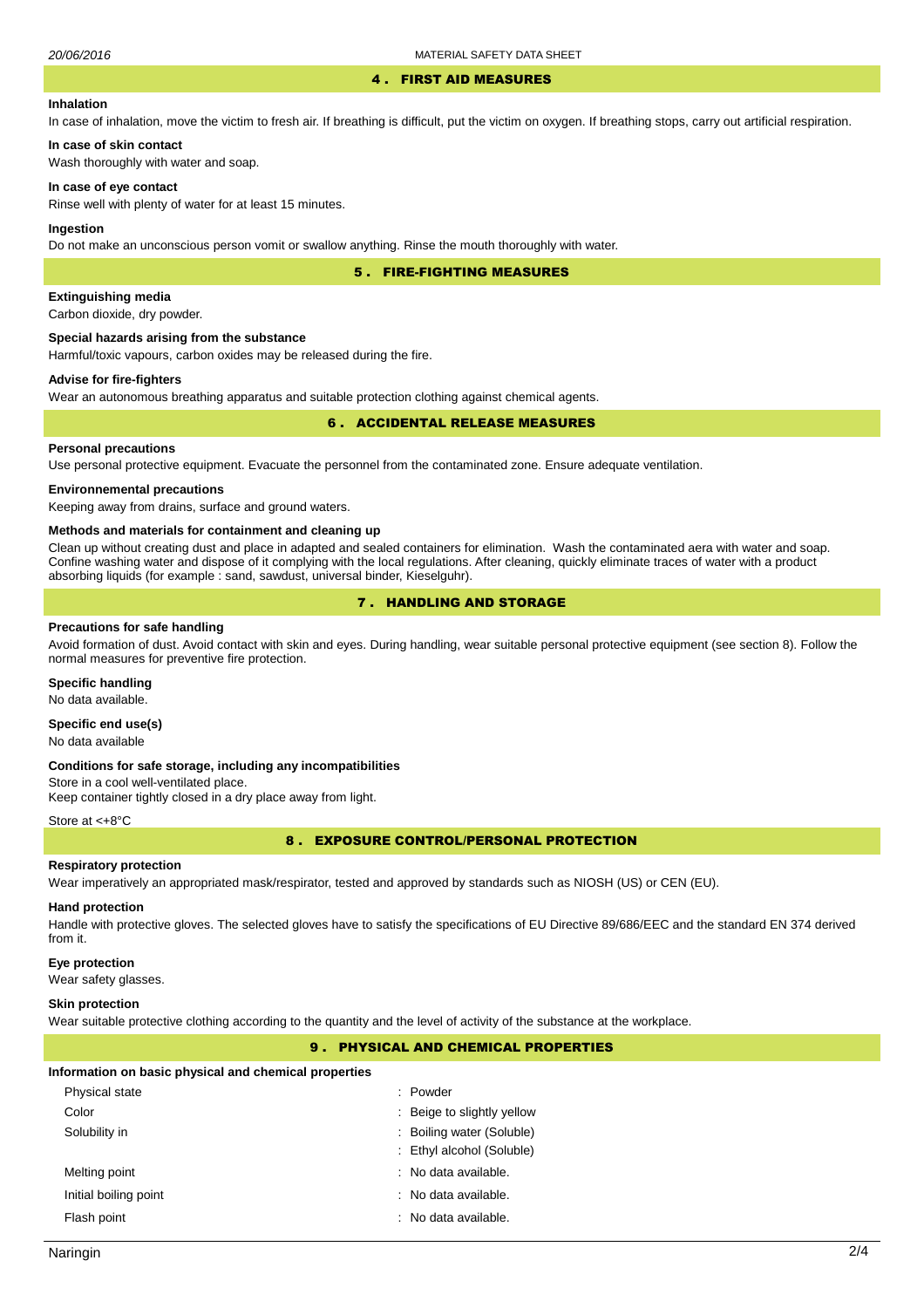pH No data available.

| Partition coefficient: n-octanol/water | : No data available. |
|----------------------------------------|----------------------|
| Auto-ignition temperature              | : No data available. |
| Decomposition temperature              | : No data available. |
| Viscosity                              | : No data available. |

#### **Other information**

#### No data available

# 10 . STABILITY AND REACTIVITY

**Reactivity**

# No data available.

# **Chemical stability**

Stable under recommanded storage conditions.

# **Possibility of hazardous reactions**

No hazardous reactions during storage and handling complying with the instructions.

#### **Conditions to avoid**

No data available.

# **Incompatible materials**

No data available.

#### **Hazardous decomposition products**

No hazardous decomposition products if the instructions for handling and storage are respected. During high overheating of the substance or during a fire, hazardous decomposition products may be produced.

# 11 . TOXICOLOGICAL INFORMATION

#### **Acute oral toxicity**

No data available.

#### **Acute dermal toxicity**

No data available.

# **Acute inhalation toxicity**

No data available.

#### **Skin Corrosion**

No data available.

#### **Skin Irritation**

No data available.

#### **Serious Eye Damage**

No data available.

# **Eye Irritation**

No data available.

#### **Respiratory Sensitisation**

No data available.

#### **Skin Sensitisation**

No data available.

#### **Germ Cell Mutagenicity**

No data available.

#### **Carcinogenictiy**

No data available.

# **Reproductive Toxicity**

No data available.

# **Specific Target Organ Toxicity - Single Exposure**

No data available.

# **Specific Target Organ Toxicity - Repeated Exposure**

No data available.

# **Aspiration Hazard**

No data available.